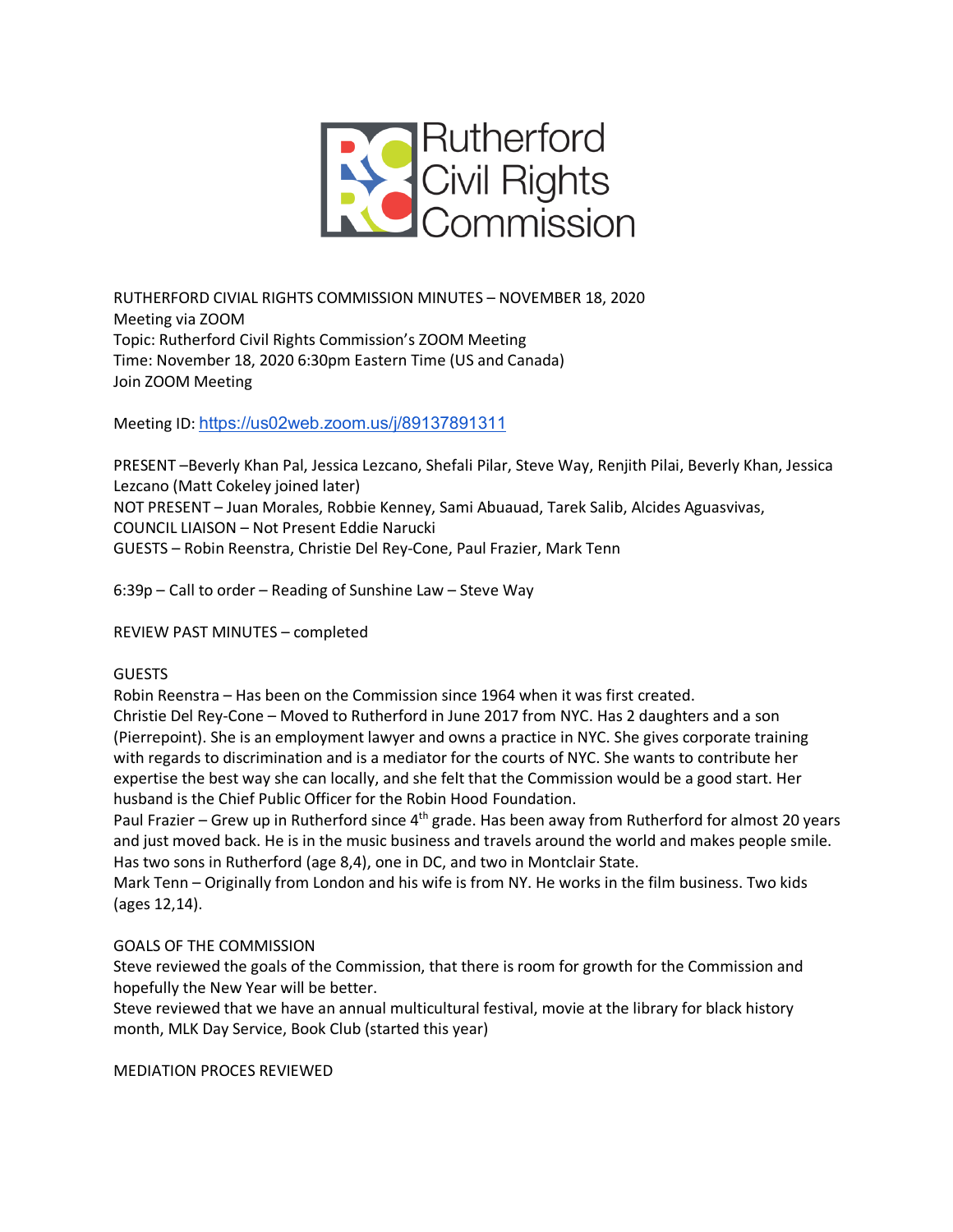Beverly – Mentioned how we cannot act on anything until there is a formal complaint. She reviewed some incidents that had occurred in town.

Robin – In the past, people would file complaints with the Mayor or Police and they would then come to the Commission to help mediate. Now, it seems that the reverse is happening where people are coming directly to the Commission and bypassing the proper authorities which then does not allow us to do much because we cannot proceed with mediation without a formal complaint. She feels that it would be helpful it we took a proactive stance by inviting the proper groups into a discussion.

Steve reviewed the mediation process – Someone will come to us with a complaint and then we will do what we can to mediate the situation and if we cannot, then we will refer the situation to the Newark Division. He wants to try to have a more open dialogue between the police, the Commission and the Rutherford Council. He is aware that people are reactionary, so we want to try to handle the situation before people go to the press or start making posts online and jumping to conclusions before they have all the facts.

Christie – also feels that online social media posts do not help resolve situations

#### NEWSLETTER

Steve – Any thoughts on what a community newsletter can look like and thoughts about it Robin – Feels that it would be valuable.

Christie – A newsletter will be helpful to have a non-adversarial way to pass information along that will introduce people to different points of view.

Beverly – We have a new URL that is a great platform that should be up and running by next year. Newsletters are a great idea but will only be successful if we have people to contribute and people will read it.

Mark Tenn – Inquired if we will have a specific format and what we will include – local information, things happening around the world

Beverly – Mentioned that we have no format set yet and it could be anything really

Robin – Commented that the Borough website did not have any information about this meeting and she had to really look to find when/where the meeting was. So, we need to make sure that all the locations (newsletter, website, borough website) have all the relevant information, dates/times consistently. Steve – Agrees that we need to be more conscious and aware of what Robin just mentioned.

## BOOKCLUB

Beverly - 2<sup>nd</sup> session for the book "Caste" will be tonight. She picked this book because it gives the pillars and foundations for why we got here and this book teaches a lot about our history. She wants to redo "Caste" in January 2021 for people that missed it this time around. Books for next year "How to be an Anti-Racist" and "Frederick Douglass" – for Feb/March. She wants to put together a flyer or a syllabus for next year. The last book discussion resulted in great stories being shared. It is a very casual chat.

#### COMMUNITY SERVICE AWARD

Steve – Initial name of the community service award was Rutherford Civil Rights Commission Community Service Award. Spoke about renaming the award.

Beverly – Gave background of how B. Goldberg was a Commission Chair and had been on the Commission for 25 years.

Vote taken to change name to Rutherford Civil Rights Commission B. Goldberg Community Service Award and approved.

Steve – recommended Jasmine Mena to receive the award. Matt nominated her and Beverly seconded it. Vote passed.